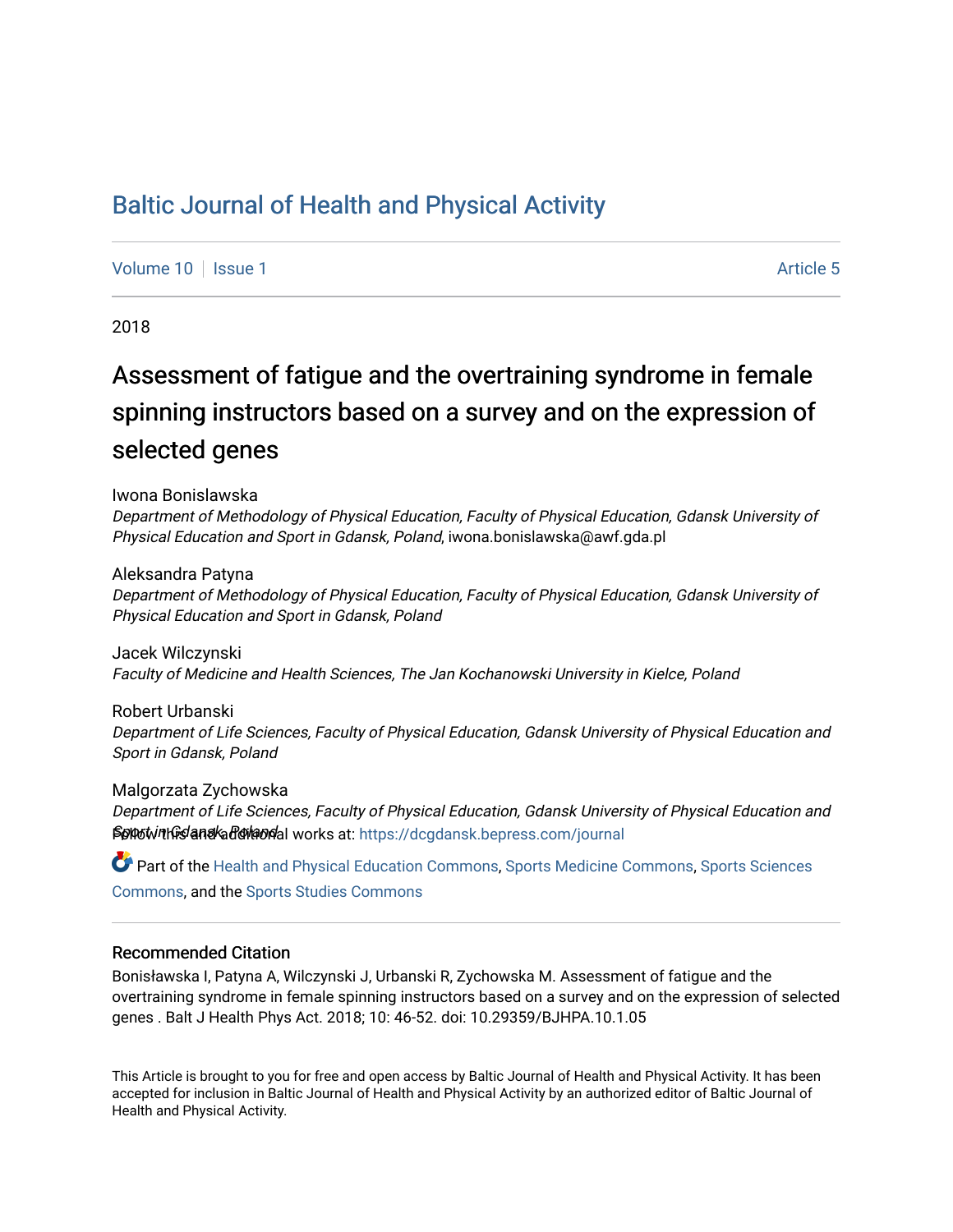## **Assessment of fatigue and the overtraining syndrome in female spinning instructors based on a survey and on the expression of selected genes**

**Iwona Bonisławska<sup>1</sup> ABDEFG, Aleksandra Patyna<sup>1</sup> BEF, Jacek Wiczyński<sup>2</sup> EF, Robert Urbański<sup>3</sup> BC, Małgorzata Żychowska<sup>3</sup> ABDE**

| Authors' Contribution:<br>A Study Design<br><b>B</b> Data Collection<br><b>C</b> Statistical Analysis<br>D Data Interpretation<br><b>E</b> Manuscript Preparation<br>F Literature Search<br><b>G</b> Funds Collection | <sup>1</sup> Department of Methodology of Physical Education, Faculty of Physical Education,<br>Gdansk University of Physical Education and Sport in Gdansk, Poland<br><sup>2</sup> Faculty of Medicine and Health Sciences, The Jan Kochanowski University in Kielce, Poland<br><sup>3</sup> Department of Life Sciences, Faculty of Physical Education,<br>Gdansk University of Physical Education and Sport in Gdansk, Poland                                                                                                                                                                                                                                                                                                                                                                                                                                                                                                                                                                                                  |
|-----------------------------------------------------------------------------------------------------------------------------------------------------------------------------------------------------------------------|-----------------------------------------------------------------------------------------------------------------------------------------------------------------------------------------------------------------------------------------------------------------------------------------------------------------------------------------------------------------------------------------------------------------------------------------------------------------------------------------------------------------------------------------------------------------------------------------------------------------------------------------------------------------------------------------------------------------------------------------------------------------------------------------------------------------------------------------------------------------------------------------------------------------------------------------------------------------------------------------------------------------------------------|
| abstract                                                                                                                                                                                                              |                                                                                                                                                                                                                                                                                                                                                                                                                                                                                                                                                                                                                                                                                                                                                                                                                                                                                                                                                                                                                                   |
| <b>Background:</b>                                                                                                                                                                                                    | The study aimed to assess the occurrence of fatigue and overtraining in spinning instructors<br>based on subjective feeling (a questionnaire) and the expression of selected genes (IL6, IL10<br>and NF-kB mRNA).                                                                                                                                                                                                                                                                                                                                                                                                                                                                                                                                                                                                                                                                                                                                                                                                                 |
| <b>Material/Methods:</b>                                                                                                                                                                                              | Two research methods were used in the study: a subjective assessment in the form of a survey and<br>an objective evaluation of the expression of genes related to the cellular stress response. The survey<br>involved a group of 12 female spinning instructors 24-32 years old. Five subjects (mean age 26.4 years)<br>agreed to have a blood sample taken for genetic analyses. The control group comprised four physically<br>active women (mean age 25.5 years). For genetic analyses, two ml of venous blood were taken in the<br>morning hours after a night's rest. The relative evaluation of gene expression was performed using<br>real-time quantitative PCR.                                                                                                                                                                                                                                                                                                                                                         |
| <b>Results:</b>                                                                                                                                                                                                       | According to the questionnaire declarations, the instructors feel overtraining. It was observed that<br>the concentration of the transcription factor NF-kB in peripheral blood at rest was significantly lower<br>$(p < 0.05)$ in the study group compared to the control one. The measurement of the IL6 encoding gene<br>expression significantly differed ( $p < 0.05$ ) between the two groups. In the case of the pro-inflammatory<br>cytokine IL10, there were no significant differences between the two groups.                                                                                                                                                                                                                                                                                                                                                                                                                                                                                                          |
| <b>Conclusions:</b>                                                                                                                                                                                                   | According to the questionnaire declarations, spinning instructors feel overtraining, but simultaneously<br>they are very well adapted to physical effort, which was confirmed by the analysis of the expression of<br>genes related to the cellular stress response.                                                                                                                                                                                                                                                                                                                                                                                                                                                                                                                                                                                                                                                                                                                                                              |
| Key words:                                                                                                                                                                                                            | spininng, gene expression, overtraining syndrome.                                                                                                                                                                                                                                                                                                                                                                                                                                                                                                                                                                                                                                                                                                                                                                                                                                                                                                                                                                                 |
| article details                                                                                                                                                                                                       |                                                                                                                                                                                                                                                                                                                                                                                                                                                                                                                                                                                                                                                                                                                                                                                                                                                                                                                                                                                                                                   |
|                                                                                                                                                                                                                       | Article statistics: Word count: 1,939; Tables: 0; Figures: 1; References: 28                                                                                                                                                                                                                                                                                                                                                                                                                                                                                                                                                                                                                                                                                                                                                                                                                                                                                                                                                      |
|                                                                                                                                                                                                                       | Received: November 2016; Accepted: December 2017; Published: March 2018<br><b>Full-text PDF:</b> http://www.balticsportscience.com<br><b>Copyright</b> © Gdansk University of Physical Education and Sport, Poland<br>Indexation: Celdes, Clarivate Analytics Emerging Sources Citation Index (ESCI), CNKI Scholar (China National Knowledge<br>Infrastructure), CNPIEC, De Gruyter - IBR (International Bibliography of Reviews of Scholarly Literature in<br>the Humanities and Social Sciences), De Gruyter - IBZ (International Bibliography of Periodical Literature in<br>the Humanities and Social Sciences), DOAJ, EBSCO - Central & Eastern European Academic Source, EBSCO -<br>SPORTDiscus, EBSCO Discovery Service, Google Scholar, Index Copernicus, J-Gate, Naviga (Softweco, Primo<br>Central (ExLibris), ProQuest - Family Health, ProQuest - Health & Medical Complete, ProQuest - Illustrata: Health<br>Sciences, ProQuest - Nursing & Allied Health Source, Summon (Serials Solutions/ProQuest, TDOne (TDNet), |
| <b>Funding:</b>                                                                                                                                                                                                       | Ulrich's Periodicals Directory/ulrichsweb, WorldCat (OCLC)<br>This research has been financed from the Gdansk Univeristy of Sport and Physical Education statutory research                                                                                                                                                                                                                                                                                                                                                                                                                                                                                                                                                                                                                                                                                                                                                                                                                                                       |
|                                                                                                                                                                                                                       | fund.                                                                                                                                                                                                                                                                                                                                                                                                                                                                                                                                                                                                                                                                                                                                                                                                                                                                                                                                                                                                                             |
| <b>Conflict of interests:</b>                                                                                                                                                                                         | Authors have declared that no competing interest exists.                                                                                                                                                                                                                                                                                                                                                                                                                                                                                                                                                                                                                                                                                                                                                                                                                                                                                                                                                                          |
| <b>Corresponding author:</b>                                                                                                                                                                                          | Iwona Bonisławska, Gdańsk University of Physical Education and Sport, ul. Górskiego 1, 80-336 Gdańsk, Poland;<br>e-mail:bonislawska@awf.gda.pl                                                                                                                                                                                                                                                                                                                                                                                                                                                                                                                                                                                                                                                                                                                                                                                                                                                                                    |
| <b>Open Access License:</b>                                                                                                                                                                                           | This is an open access article distributed under the terms of the Creative Commons Attribution-Non-commercial<br>4.0 International (http://creativecommons.org/licenses/by-nc/4.0/), which permits use, distribution, and<br>reproduction in any medium, provided the original work is properly cited, the use is non-commercial and is                                                                                                                                                                                                                                                                                                                                                                                                                                                                                                                                                                                                                                                                                           |

1

otherwise in compliance with the license.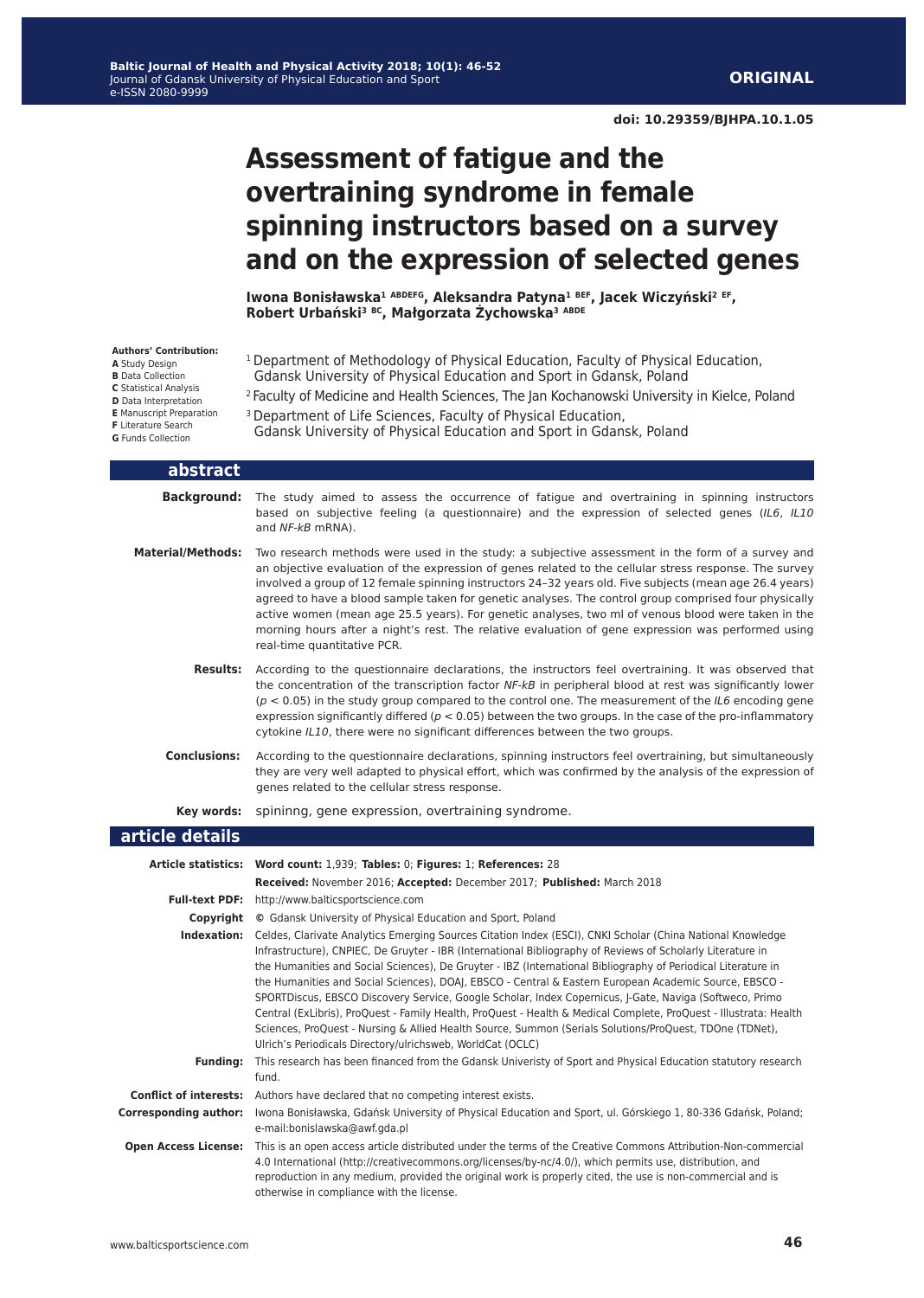## **introduction**

Lack of proper biological regeneration after intense physical training leads to the development and overlapping of fatigue changes, which, in turn, may lead to overtraining of the body. Overtraining and its effects has been a subject of many studies, the majority of which concerned active athletes [1, 2]. The subject of overtraining has been relatively rarely studied in coaches, instructors or judges who perform heavy physical efforts for a long time, which may lead to the development of overtraining. One of such forms of physical activity is spinning (indoor cycling), where physical exercise is performed with an intensity of approx. 60–90% HRmax [3], and instructors often conduct several classes per day. Therefore, it seems that the level of fatigue can disturb homeostasis and lead to impaired functioning of the body not only in athletes. Sometimes such a condition may last several months being diagnosed in sport as the overtraining syndrome [4]. According to Meur et al. [5], this syndrome is a serious health hazard. The best way to prevent overtraining is a properly tailored training plan taking rest into account [6]. However, it is more often possible in the training of an athlete rather than in the professional work of an instructor who performs physical exercises together with a group of exercisers.

Training loads contribute to multifaceted metabolic changes in the entire human body. However, so far, diagnosing fatigue and overtraining has not been simple and is based on a variety of methods, including psychological [7, 8, 9] or biochemical ones, e.g. determining cortisol concentration, which varies in the circadian rhythm [10]. Research on the overtraining syndrome indicates an increased concentration of cortisol with a simultaneous decrease in testosterone concentration [11]. In recent years, adaptive changes and those indicating fatigue of an organism have been determined in the expression of genes responsible for encoding proteins "sensitive" to physical effort [12, 13]. This group of genes includes, among others, genes encoding heat shock proteins (HSP) associated with anti-apoptotic action and interleukins [14]. Despite few studies on the expression of genes under the influence of physical effort [12, 13, 15], a growing level of *IL10* and a falling one of *IL6* seem to be crucial for adaptation to physical effort [16]. In turn, chronic inflammation, which is identified with the state of fatigue or overtraining, is characterized by a much higher increase in the concentration of some cytokines as well as the expression of genes encoding them, especially *IL6* mRNA [17]. Intense activity increases plasma *IL6* concentration up to 100-fold and modulates anti-inflammatory processes, increasing the production of anti-inflammatory cytokines, such as *IL10* and *IL1*ra [18]. Locally produced *IL10* acts as a natural feedback mechanism that controls inflammation and maintains immunity at the correct level [19]. *IL10* is important in the anti-inflammatory response and promotes the maintenance of IkB, thus inhibiting the nuclear transcription factor kappa B (*NF-kB*), the main *TNF-α* transcription factor [18]. Fatigue changes may be sought in the absence of this balance between the expression of *IL6* and *IL10*.

In view of the above, the aim of this research was to assess the occurrence of fatigue and overtraining in female spinning instructors based on their subjective feelings (questionnaire) and the expression of selected genes (*IL6*, *IL10* and *NF-kB* mRNA). Based on the available literature, it was assumed that, due to the high intensity of training, the profession of a spinning instructor might contribute to the development of negative fatigue changes.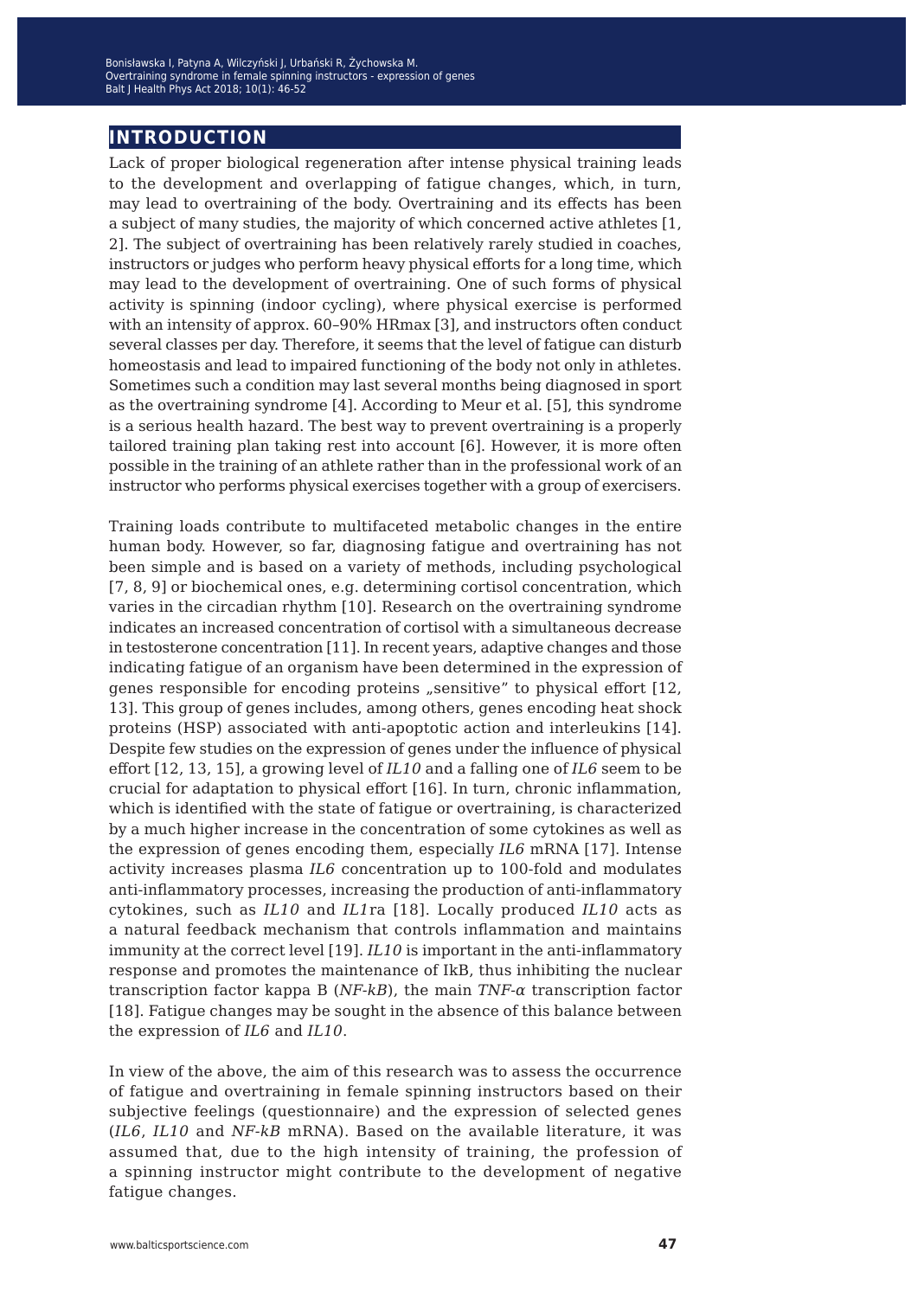## **material and methods**

Two research methods were used in the presented study: a subjective one in the form of an original questionnaire and an objective assessment of the expression of genes related to the cellular stress response.

#### **Participants**

The survey involved a group of 12 female spinning instructors aged 24–32 years old. Five of the surveyed instructors (mean age 26.4 years) agreed to have a blood sample taken for genetic analyses. The control group consisted of four physically active women (mean age 25.5 years). The participants were instructed to keep their normal diet and exercise intensity until the day of taking the blood sample. The instructors were physically active as part of their profession, while the control group maintained a recreational level of activity (3 times a week for about 1 hour). Blood collection and testing was conducted in May 2017 in the genetics laboratory at the University of Physical Education and Sport in Gdańsk. Approval of the Bioethical Commission No. KB-10/16 was obtained for the study.

#### **Questionnaire "protocol of spinning instructors' overtraining"**

The questionnaire asked 21 questions to obtain information on professional work and the related health aspects. A significant number of the questions required self-assessment of one's health and well-being. The respondent's overtraining protocol was filled in by means of a created online questionnaire. Spinning instructors had at least 2 years of professional experience, and each of them conducted at least 3 training sessions a week (6 hours). Each training session involved endurance work with the heart rate over 75% HRmax, which was measured with a heart rate monitor.

#### **Genetic methods**

For genetic analyses, 2 ml of venous blood were taken in the morning hours after a night's rest. In order to eliminate erythrocytes, erythrocyte lysing buffer (RBCL, A&A Biotechnology, Gdynia, Poland) was used. 800 μL of Fenozol (A&A Biotechnology, Gdynia, Poland) was added to the obtained white blood cells for their lysis. Further RNA isolation was conducted with reference to Chomczyński and Sacchi's method (1987). The quality and the quantity of pure RNA were determined spectrophotometrically. cDNA synthesis from 2 μg of RNA was conducted with a use of the Transcriba kit (Roche, Department Poland). To evaluate the expression of genes, quantitative real-time PCR was applied in duplicate for each sample using LightCycler polymerase (Roche, Department Poland). The temperature profile and the reaction time were consistent with the manufacturer's instructions. As the housekeeping gene, TUBB (the gene encoding tubulin B) was used.

### **results**

Ten spinning instructors declared that they were using a heart rate monitor during exercises. However, the whole group of respondents declared a rapidly growing feeling of fatigue, and eight of them felt muscle stiffness and pain. Ten subjects felt a lack of full post-workout restoration, reflected in an inability to withstand a full training unit, although four of them indicated that they usually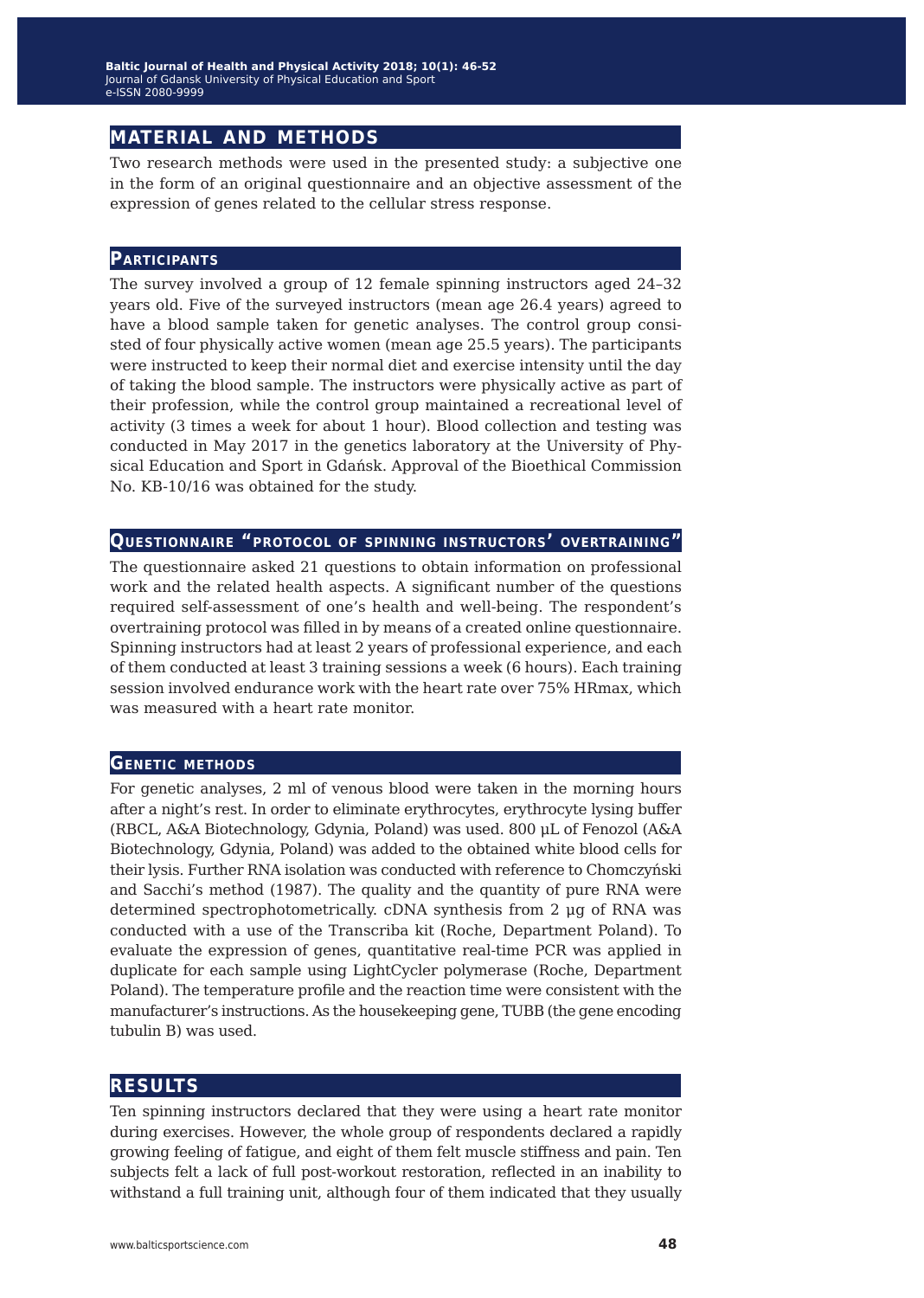had enough hours to rest. In the case of four instructors, the amount of rest was almost never adequate to their physical effort, and two respondents often rested the appropriate amount of time.

Five of the respondents controlled the amount of food intake, but four instructors declared that they often ate too little. Two were not influenced by energy balance, although they tried to eat healthy. The instructors were aware of the need for biological regeneration, and mostly they chose: stretching and "rolling" (8), sauna (6), massage (4), water baths (1). One of the respondents did not use biological regeneration treatments. As many as nine of the examined women complained about the occurrence of night sweats, and six had gastric disorders and menstrual disorders. A significant number (9) of the instructors indicated that they were sensitive to stress, and they had their blood tested relatively rarely (6 participants declared blood tests once a year and 6 only when they had to).

The results of the expression of genes collected in blood samples during the resting period are presented below. Figure 1 shows a comparison of the examined indicators between the group of spinning instructors (SG) and the control group (CG) made of physically active women.





It was observed that the resting concentration of the transcription factor *NFkB*, also called the "stress factor", in peripheral blood was significantly lower (*p* < 0.05) in SG in comparison to CG. The measurement of the *IL6* gene expression significantly differed  $(p < 0.05)$  between the two groups. In the case of the proinflammatory cytokine *IL10*, there were no significant differences between the two groups SG and CG. Only slightly higher *IL10* values were observed in the case of SG.

## **discussion**

Analysing the survey results, it can be concluded that most of the instructors feel overtraining manifested in the lack of post-workout regeneration (10) and a feeling of skeletal muscles stiffness and pain (8), despite the appropriate amount of sleep and the use of biological regeneration treatments.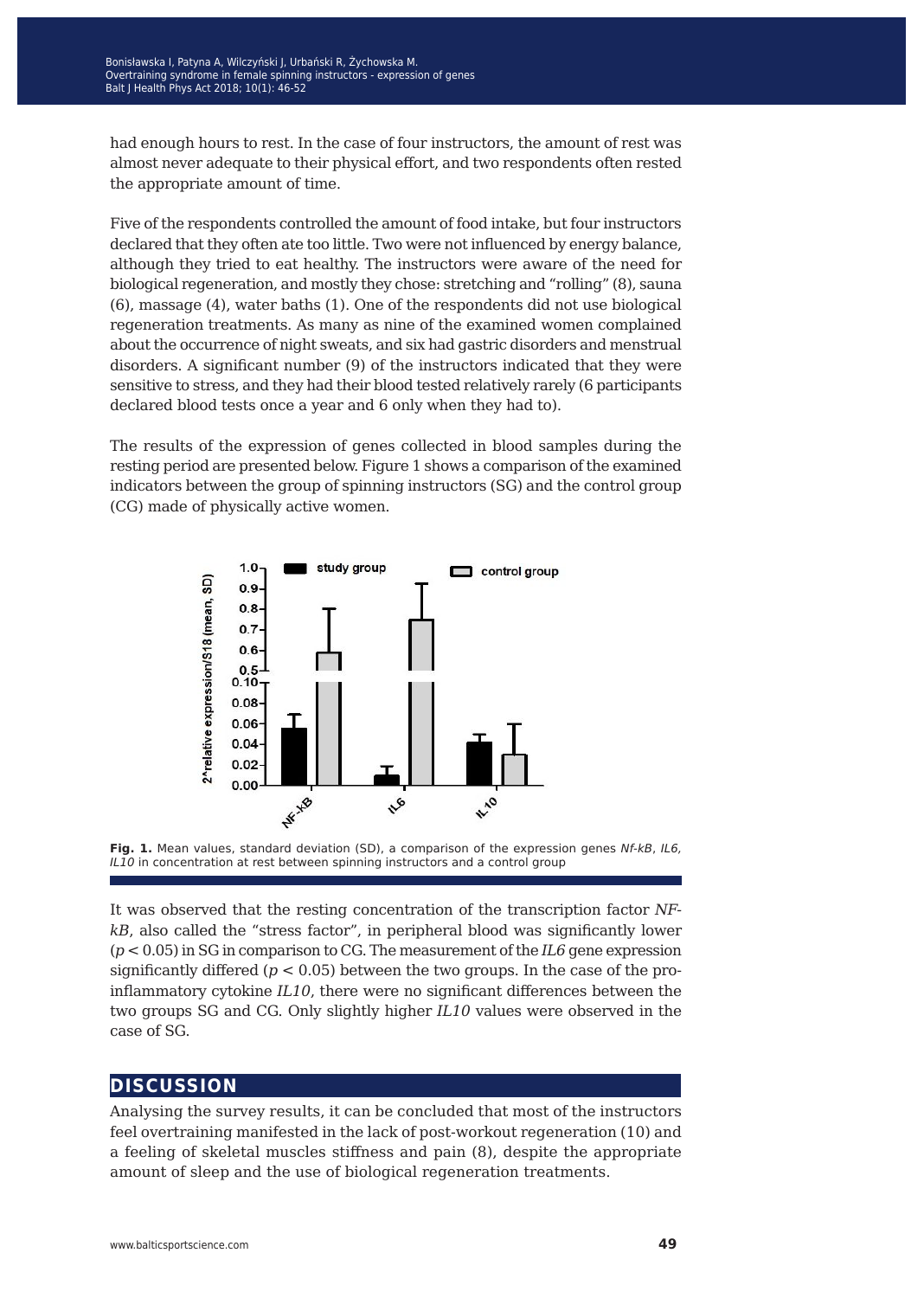An analysis of the overtraining protocol proposed for the needs of the presented study indicates too frequent incidence of symptoms related to fatigue and overtraining. This confirms the assumption that the spinning instructor's profession may contribute to the development of fatigue changes.

Changes in the gene expression in peripheral blood leukocytes show a systemic response to effort or training and prove the stress load to the body [20, 21, 22]. The expression of numerous genes may increase locally in skeletal muscles, but there are differences between local and systemic changes in the mRNA levels. High training intensity affects many metabolic changes in the body, changing the production of interleukins, the availability of substrates, the activation of metabolic enzymes and others. Each change starts in the process of gene transcription. Changes in the expression of genes which are dependent on physical effort are mainly related to the genes associated with apoptosis and inflammation [23].

The literature data show that *IL6* and *IL10* encoding genes are highly sensitive to effort. Cytokine responses depend on the type, intensity and duration of physical activity [12]. Factors such as oxidative stress [24], damaged muscle proteins [25], hyperthermia or energy imbalance probably induce cytokine production during exercise [26].

The nuclear factor kappa B (*NF-kB*) is a transcription factor important for the development of inflammation. In SG, the level of expression of the *NF-kB*  nuclear factor was lower compared to CG. In the present study, no significant changes in *NF-kB* and *IL6* mRNA were observed in SG, which could indicate the occurrence of inflammation associated with overstraining the organism. Furthermore, after a night's rest this level was lower in the group of instructors.

In addition to health benefits, intense exercise increases interleukin 6 (*IL6*) concentration by increasing its production in skeletal muscles, active in the regulation of energy supply in the muscles [18, 27]. Moreover, higher expression of *IL6* results in increased expression of the anti-inflammatory cytokine *IL10*. Scientific research confirms that *IL10* can inhibit a high level of *IL6* secretion, and it has an inhibitory function for the *NF-kB* pathway [28]. The mutual proportions of *IL6*/*IL10* seem to be a very good indicator of training adaptation [14, 23]. In view of the above, the instructors clearly show adaptation to heavy physical exercise, manifested by a decrease in the expression of *IL6* with a higher level of *IL10* mRNA than in the control group.

The results of the study suggest that the elevated level of *IL10* mRNA in the SG plasma triggers favourable changes in the resting inflammatory profile. A significantly lower level of the *NF-kB* transcription factor as well as *IL6*  m RNA in SG may be associated with good training adaptation. It is likely that with regular spinning training, the anti-inflammatory effects of intense activity protect the body against chronic systemic inflammation.

Working professionally as a spinning instructor can contribute to the development of negative fatigue changes. In order to avoid overtraining, preventive measures should be taken, including a proper diet, hydration and rest combined with properly selected biological regeneration. Such behaviour will allow performing this profession for a longer time.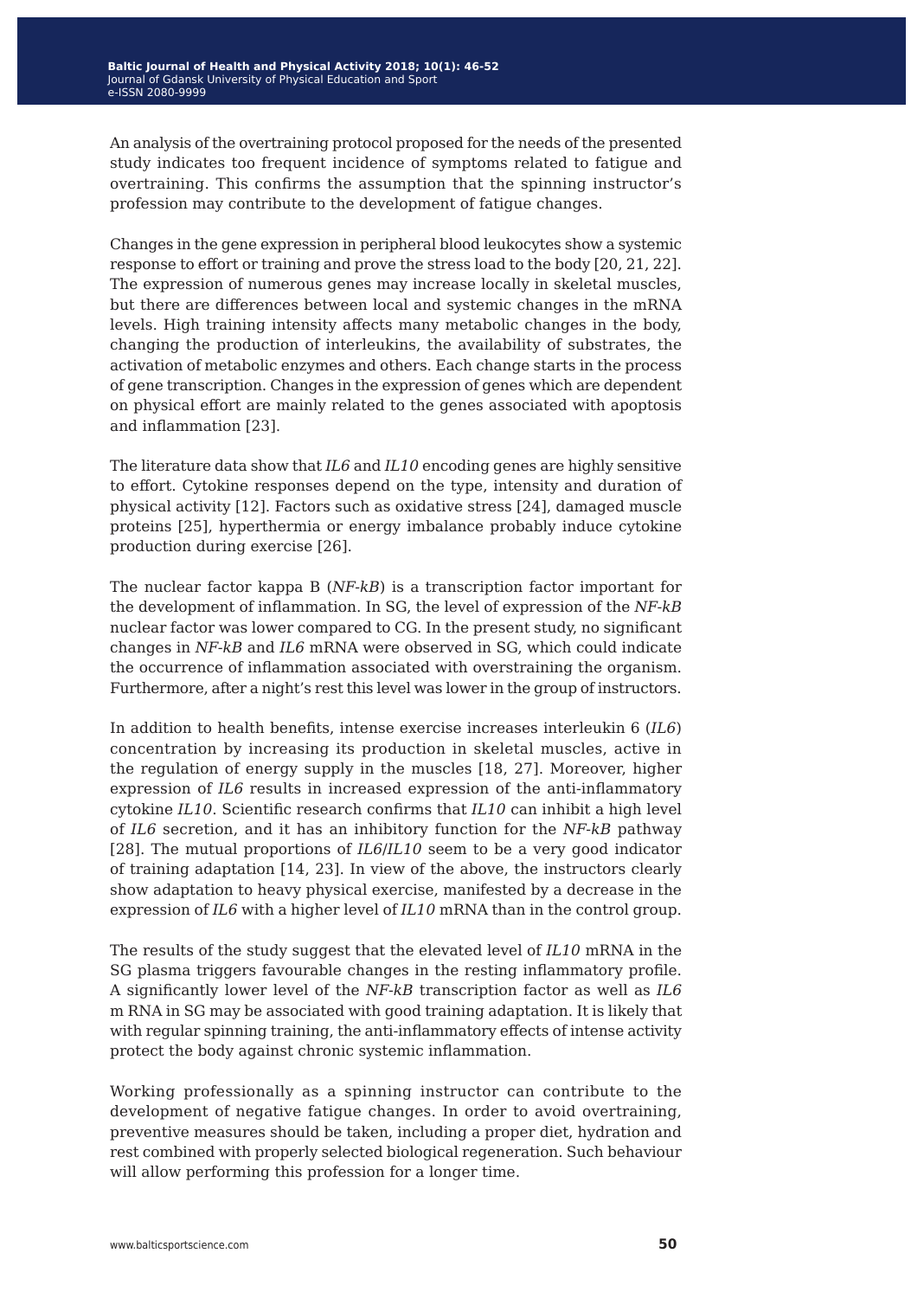## **conclusions**

According to questionnaire declarations, spinning instructors feel overtraining, but at the same time they are very well adapted to physical effort, which is apparent in the analysis of the expression of genes related to the cellular stress response.

#### **references**

- [1] Laursen P, Maffetone P. Athletes: Fit but unhealthy? Sports Med Open. 2016;2:24. [https://doi.](https://doi.org/10.1186/s40798-016-0048-x) [org/10.1186/s40798-016-0048-x](https://doi.org/10.1186/s40798-016-0048-x)
- [2] Cadegiani FA, Kater CE. Hormonal aspects of overtraining syndrome: A systematic review. BMC Sport Sci Med Rehab. 2017;9:14. <https://doi.org/10.1186/s13102-017-0079-8>
- [3] Szabo A, Gaspar Z, Kiss N, Radvanyi A. Effect of spinning workouts on affect. J Ment Health. 2015;24:145. <https://doi.org/10.3109/09638237.2015.1019053>
- [4] Kreher BJ. 2016. Diagnosis and prevention of overtraining syndrome: An opinion on education strategies. J Sport Med. 2016 Sep 8;7:115-22.<https://doi.org/10.2147/OAJSM.S91657>
- [5] Meur Le Y, Hausswirth C, Natta F, Couturier A, Bignet F, Vidal PP. A multidisciplinary approach to overreaching detection in endurance trained athletes. J Appl Physiol. 2013;114(3):411-20. [https://](https://doi.org/10.1152/japplphysiol.01254.2012) [doi.org/10.1152/japplphysiol.01254.2012](https://doi.org/10.1152/japplphysiol.01254.2012)
- [6] Windthorst P, Mazurak N, Kuske M, et al. Heart rate variability biofeedback therapy and graded exercise training in management of chronic fatigue syndrome: An exploratory pilot study. J Psychosom Res. 2017;93:6-13. <https://doi.org/10.1016/j.jpsychores.2016.11.014>
- [7] Rice SM, Purcell R, De Silva S, Mawren D, McGorry PD, Parker AG. The mental health of elite athletes: A narrative systematic review. Sports Med. 2016;46:1333-1353. [https://doi.org/10.1007/](https://doi.org/10.1007/s40279-016-0492-2) [s40279-016-0492-2](https://doi.org/10.1007/s40279-016-0492-2)
- [8] Breslin G, Shannon S , Haughey T, Donnelly P, Leavey G. A systematic review of interventions to increase awareness of mental health and well-being in athletes, coaches and officials. Syst Rev. 2017;6:177. <https://doi.org/10.1186/s13643-017-0568-6>
- [9] Ackel-D'Elia C, Vancini RL, Castelo A, Andrée Nouailhetas VL, da Silva AC. Absence of the predisposing factors and signs and symptoms usually associated with overreaching and overtraining in physical fitness centers. CLINICS. 2010; 65(11): 1161-1166. <https://doi.org/10.1590/S1807-59322010001100019>
- [10] Palacios G, Pedrero-Chamizo R, Palacios N, Maroto-Sánchez B, Aznar S, González-Gross M. Biomarkers of physical activity and exercise. NutrHosp. 2015;31:237-244.
- [11] Anderson T, Lane AR, Hacknet AC. Cortisol and testosterone dynamics following exhaustive endurance exercise. Eur J Appl Physiol. 2016;116:1503-1509. <https://doi.org/10.1007/s00421-016-3406-y>
- [12] Jastrzębski Z, Żychowska M. Effects of 6-week specific low-intensity training on selected aerobic capacity parameters and HSPA1A, HSPB1, and LDHb gene expression in high-level rowers. Gen Molecul Res. 2015;14(3):7538-7547. <https://doi.org/10.4238/2015.July.3.29>
- [13] Żychowska M, Kemeryte-Raubiene E, Gocentas A, Jascaniniene N, Chruściński G. Changes in leukocyte HSPA1A, HSPB1 mRNA in basketball players after plyometric training. Balt J Health Phys Act. 2016;8(1):18-24.<https://doi.org/10.29359/BJHPA.08.1.02>
- [14] Kochanowicz A, Sawczyn S, Niespodziński B, Mieszkowski J, Kochanowicz K, Żychowska M. Cellular stress response gene expression during upper and lower body high intensity exercises. PloS ONE. 2017;12(1):e0171247. <https://doi.org/10.1371/journal.pone.0171247>
- [15] Maltseva DV, Ryabenko EA, Sizova SV, Yashin DV. Effect of exercise on the expression of HSPBP1, PGLYRP1, and HSPA1A genes in human leukocytes. Bull Exp Biol Med. 2012;153:6867-9. [https://](https://doi.org/10.1007/s10517-012-1846-x) [doi.org/10.1007/s10517-012-1846-x](https://doi.org/10.1007/s10517-012-1846-x)
- [16] Ziemann E, Zembron-Lacny A, Kasperska A, Antosiewicz J, Grzywacz T, Garsztka T, Laskowski R. Exercise training-induced changes in inflammatory mediators and heat shock proteins in young tennis players. J Sport Sci Med. 2013;12(2):282-9.
- [17] Wróbel T. Wysiłek fizyczny a cytokiny [Physical effort and cytokines]. In: Mędraś M, ed. Endokrynologia wysiłku fizycznego sportowców z zarysem endokrynologii ogólnej [Endocrinology of athletes' physical effort with an overview of general endocrinology]. MedPharmPolska. Wrocław; 2010. Polish.
- [18] Petersen AM, Pedersen BK. The anti-inflammatory effect of exercise. J Appl Physiol. 2005;98:1154- 1162. <https://doi.org/10.1152/japplphysiol.00164.2004>
- [19] Rojas JM, Avia M, Martín V, Sevilla N. IL-10: A multifunctional cytokine in viral infections. J Immunol Res. 2017;2017:6104054. <https://doi.org/10.1155/2017/6104054>
- [20] Radák Z, Naito H, Kaneko T, et al. Exercise training decreases DNA damage and increases DNA repair and resistance against oxidative stress of proteins in aged rat skeletal muscle. Pflugers Arch. 2002;445(2):273-278. <https://doi.org/10.1007/s00424-002-0918-6>
- [21] Żychowska M, Jastrzębski Z, ·Chruściński G, Michałowska-Sawczyn M, Nowak-Zaleska A. Vitamin C, A and E supplementation decreases the expression of HSPA1A and HSPB1 genes in the leukocytes of young polish figure skaters during a 10-day training camp. J Int Soc Sport Nutr. 2015;12:9. [https://](https://doi.org/10.1186/s12970-015-0069-8) [doi.org/10.1186/s12970-015-0069-8](https://doi.org/10.1186/s12970-015-0069-8)
- [22] Jastrzębski Z, Żychowska M. Are changes in HSPA1A, HSPB1 and LDHb genes expression during physical performance "till exhaustion" independent of their exercise possibility? Balti J Health Phys Act.2014;6(4):252-258. <https://doi.org/10.2478/bjha-2014-0023>